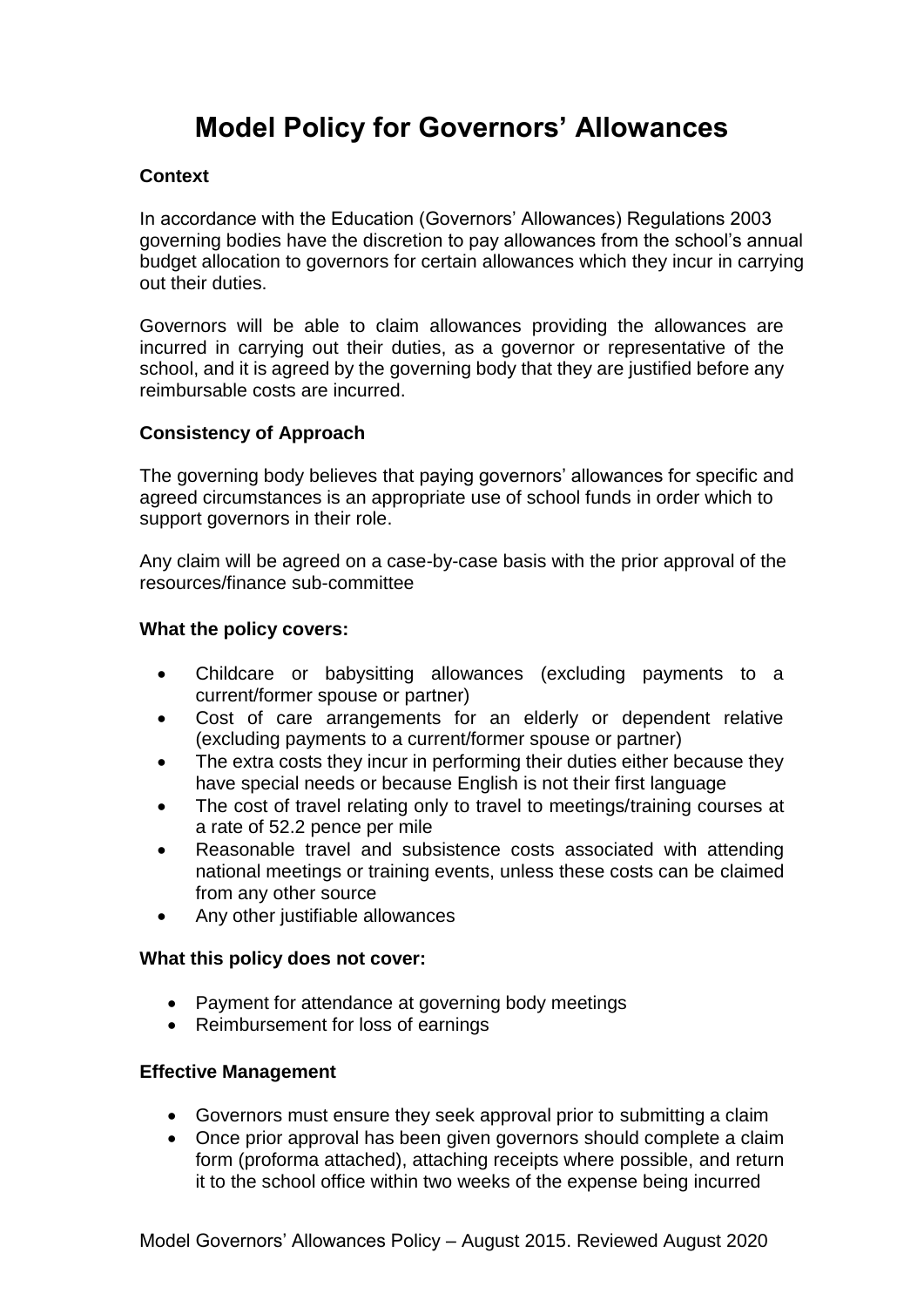• The school office will undertake to present the claim for approval by the Resources/Finance Committee at the next available meeting

# **Equality and Fairness**

- Claims will be subject to independent audit and may be investigated by the Chair of Governors (or Chair of Finance in respect of the Chair of Governors) if they appear excessive or inconsistent
- This policy will be reviewed annually

*\*\* Current Council casual car allowance is 52.2p per mile*

*Approved April 2021 Review date: April 2023*